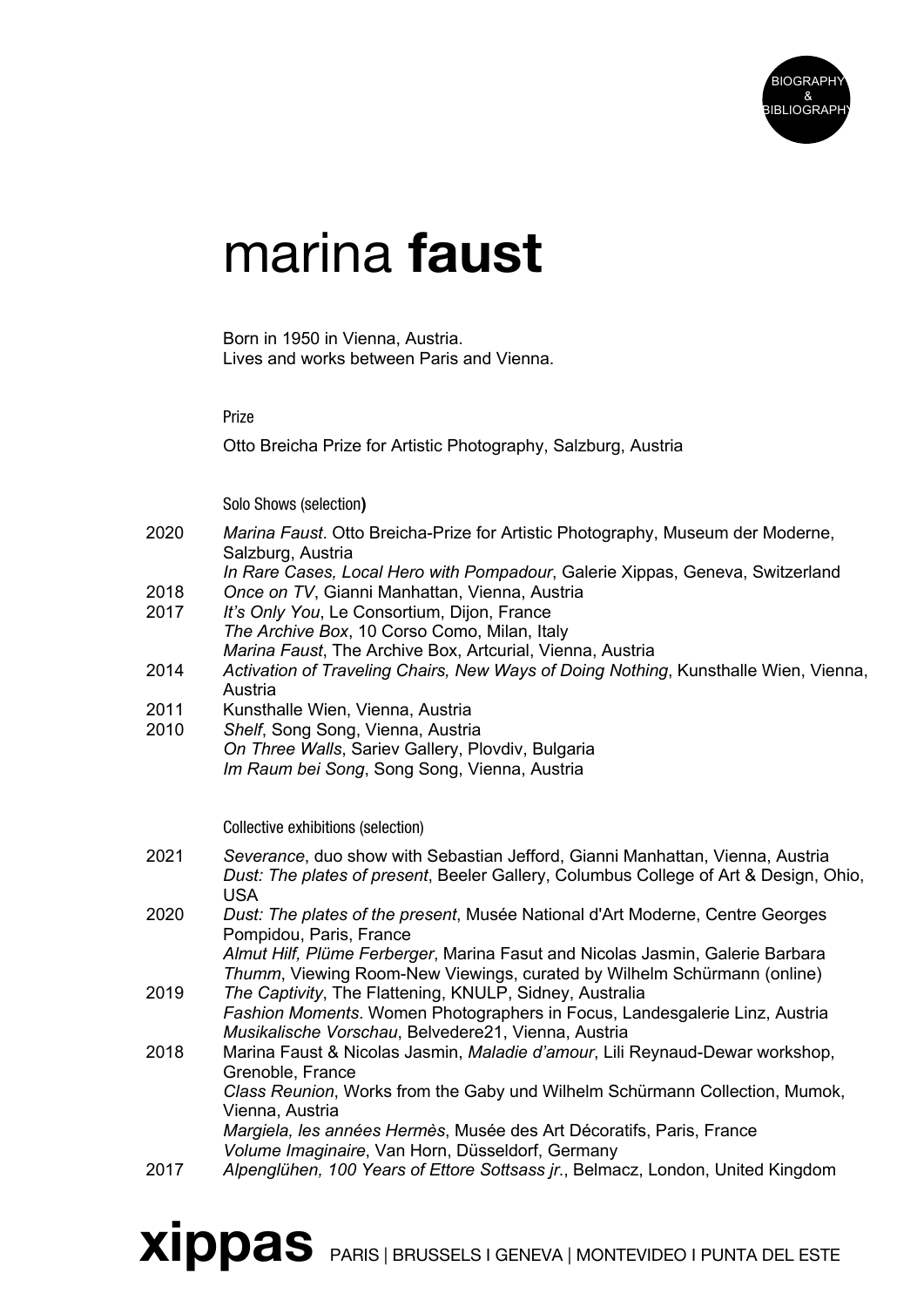

|      | Mad Cow, Scag Contemporary Gallery, Vienna, Austria<br>Der Verdienst, Oracle Berlin, Germany                                                  |
|------|-----------------------------------------------------------------------------------------------------------------------------------------------|
| 2016 | Franz West ARTISTCLUB, 21er Haus, Vienna, Austria                                                                                             |
|      | Le mérite 2014-2016, Treize, Paris, France                                                                                                    |
|      | The people's Cinema, Salzburger Kunstverein, Austria                                                                                          |
|      | Design im Fenster, Wellwellwell, Vienna, Austria                                                                                              |
| 2015 | Marina Faust / Rita Vitorelli, Plakate, Fluc, Vienna, Austria                                                                                 |
|      | Parallel Vienna, Austria                                                                                                                      |
|      | Silver and Gold, One Gallery, Vienna, Austria                                                                                                 |
|      | Destination Vienna, Kunsthalle Wien, Austria                                                                                                  |
|      | Repeat/Persona, Porous Space, Vienna, Austria                                                                                                 |
|      | FUSIONS, Ja/ty/on/ona/oni, Galeria Fotografii pf, Poznan, Poland                                                                              |
|      | Vienna for Art's Sake, Belvedere, Winterpalais, Vienna, Austria                                                                               |
|      | Ethiopia/Utopia, Institut curatorial de la HEAD, Geneva, Switzerland                                                                          |
| 2014 | Für eine Weile, wer weiß wie lange, Kunstverein Schattendorf, Austria<br>New Ways of Doing Nothing, Kunsthalle Wien, Vienna, Austria          |
|      | Turn left, Turn back, Cut across, Go straight, Jacobihaus, Düsseldorf, Germany                                                                |
|      | 1984-1999. La Décennie, Centre Pompidou, Metz, France                                                                                         |
|      | Call me on Sunday, Krinzinger Projekte, Vienna, Austria                                                                                       |
|      | Momentum? Maybe it is time we live our corporality rather than speak our sexuality,                                                           |
|      | PSM Gallery, Berlin, Germany                                                                                                                  |
|      | Codex, CCA Wattis San Francisco, United States                                                                                                |
| 2013 | In passing 19, Künstlerhauspassage, Vienna Artweek, Vienna, Austria                                                                           |
|      | Biographical forms, Construction and Individual Mythology, Museo Nacional Centro de                                                           |
|      | Arte Reina Sofia, Madrid, Spain                                                                                                               |
|      | Salon der Angst, Kunsthalle Wien, Vienna, Austria                                                                                             |
|      | Mostly West, Franz West and Artist Collaborations, Inverleith House, Edinburg,<br>Scotland                                                    |
|      | Über Reason und Resonanz, LWZ projekte, Vienna, Austria                                                                                       |
|      | A Tribute to Franz West, Galerie Konzett, Vienna, Austria                                                                                     |
|      | In the shape of things to come, Ve.sch, Vienna, Austria                                                                                       |
| 2012 | Best of Waf, Wiener Art Foundation, Vienna, Austria                                                                                           |
|      | Blue Hotel, DaDa Da Academy, CAMP, Athens, Greece                                                                                             |
|      | Reflecting Fashion, Mumok, Vienna, Austria                                                                                                    |
| 2011 | Das Manihesto, DaDa Da Academy, Museum of Contemporary Art, Thessaloniki,                                                                     |
|      | Greece                                                                                                                                        |
|      | Wonderloch-Kellerland, Weiner Innen Aussen, Berlin, Germany                                                                                   |
|      | Cruise, collection temporaire, Paris, France et Wonderloch-Kellerland, Berlin, Germany<br>Codex, Live In Your Head, HEAD, Geneva, Switzerland |
| 2010 | The Invisible Play, Istanbul, Turquey                                                                                                         |
|      | Archive On View, DaDa Da Academy, Center For Contemporary Art and Sariev Gallery,                                                             |
|      | Plovdiv, Bulgaria                                                                                                                             |
| 2009 | Portrait of Shoes, History of Feet, Sangkok Art Museum, Seoul, South Corea                                                                    |
|      | Dirty D and Transport, DaDa Da Academy, Kunstraum am Schauplatz, Vienna, Austria                                                              |
| 2007 | Fenêtre sur le court-métrage contemporain, Cinémathèque Française, Paris, France                                                              |
|      | Maison Martin Margiela project space, Tokyo, Japan                                                                                            |
|      | Österreichisches Filmmuseum, Vienna, Austria                                                                                                  |
| 2006 | ViennArtfair, Vienna, Austria                                                                                                                 |
|      | Unit F Festival, Kunsthalle Wien, Vienna, Austria                                                                                             |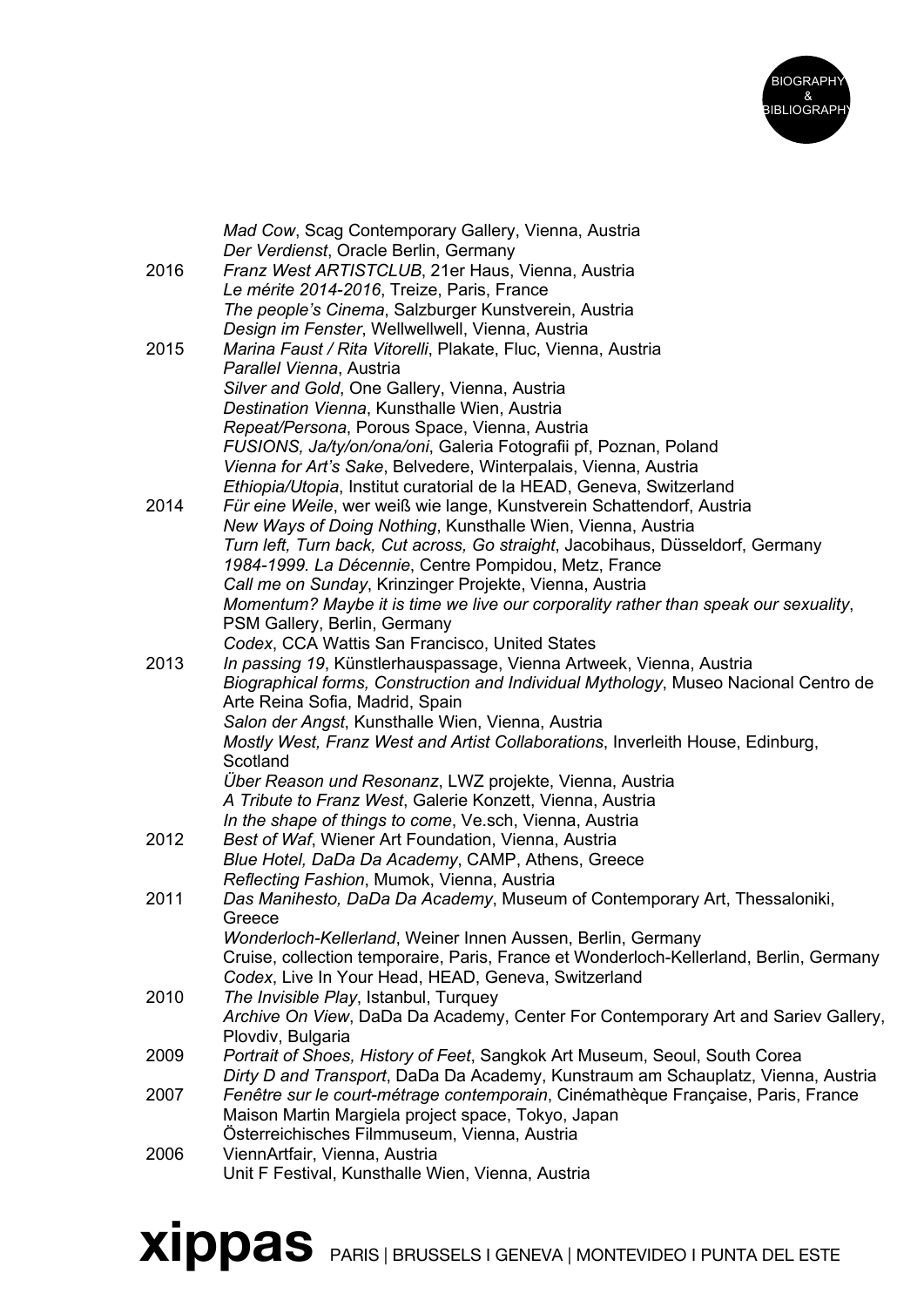

- 2004 Institut Culturel Français, Milan, Italy Centre Pompidou, Paris, France
- 2002 *C'est pas du cinéma*, Le Fresnoy, Studio National des Art Contemporains, Tourcoing, France *Videotrafic*, Association Française d'Action Artistique, Ministère des Affaires Étrangères, Paris, France
- 
- 2001 Valence Biennale, Spain<br>2000 Dial 33 then 1. Kiasma. F Dial 33 then 1, Kiasma, Helsinki, Finland
- 1998 Museum für Angewandte Kunst, Vienna, Austria
- Centre National de la Photographie, Paris, France
- 1997 *In six pieces*, Biennale de l'image en mouvement, Geneva, Switzerland

## **Collections**

EVN Sammlung, Maria Enzersdorf, Austria Gaby and Wilhelm Schürmann collection, Germany Le Consortium, Dijon, France Musée National d'Art Moderne, Centre Georges Pompidou, Paris, France Bundeskanzleramt Kunst und Kultur, Vienna, Austria Lentos Museum, Linz, Austria MAK, Museum für Angewandte Kunst, Vienna, Austria MUSA, Museum auf Abruf, Vienna, Austria CNAC, Paris, France Fondation Cartier, Paris, France F.R.A.C. Rhône-Alpes, Lyon, France Bibliothèque Nationale, Paris, France Fotografis Collection, Vienna, Austria Museum der Moderne – Rupertinum, Salzburg, Austria